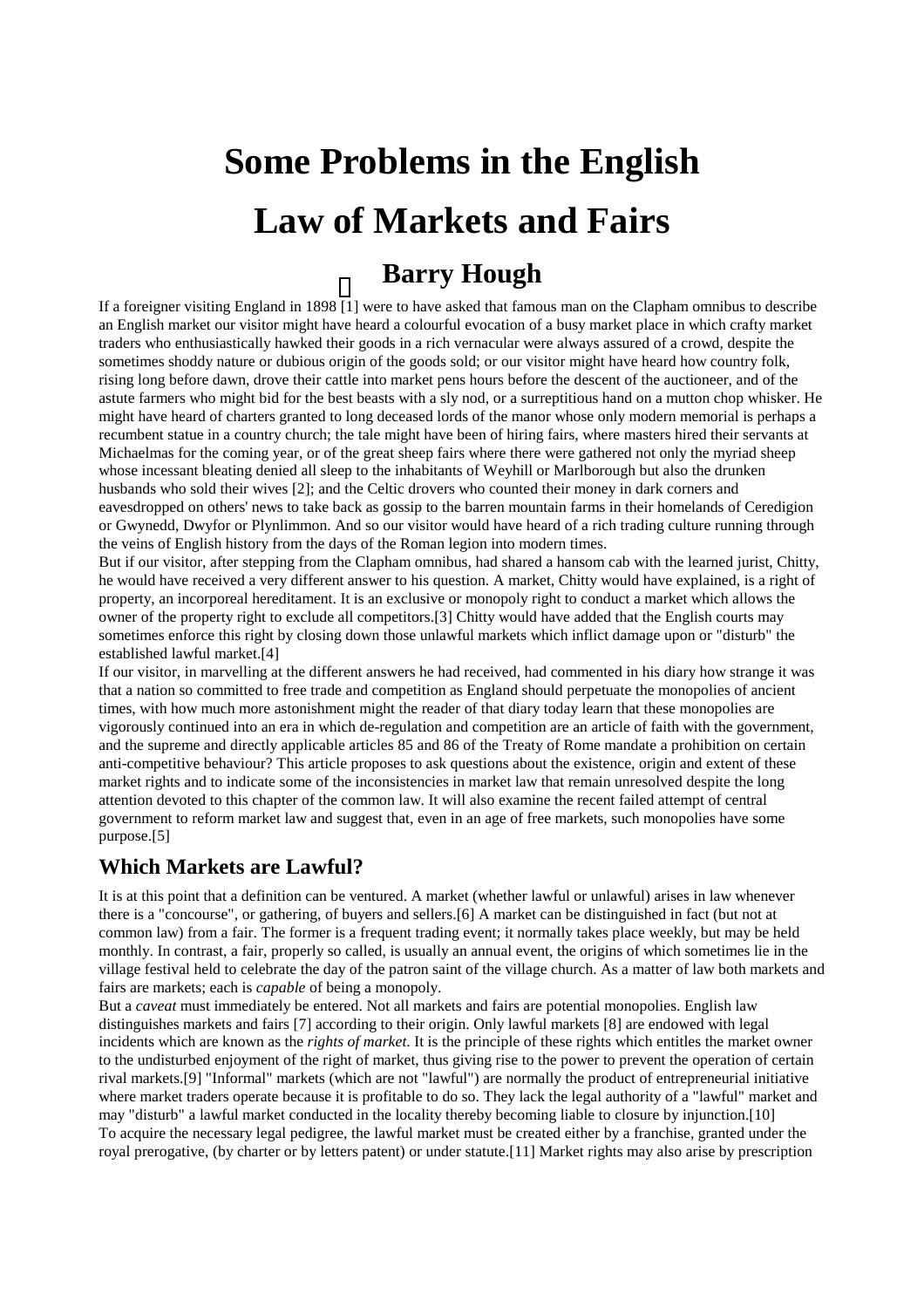or immemorial usage.[12] As a matter of law, Sunday car boot sales,[13] charitable bazaars, some auction sales, and even indoor "shops" consisting of individually partitioned units,[14] are all *capable* of fulfilling the legal definition of a market. Unless they are operated under the authority of a charter or statute ( and, of course, few are) they are "informal" and subject to the monopolistic rights of others.

A sham device intended to disguise what is in substance a rival market will not avail the would-be organiser: the operation of the rival may nevertheless result in a disturbance of a right of market and so be unlawful even if the rival market goes by another name. Thus labelling the activity as a "club", for example, will not prevent the activity from being closed down if the court is satisfied that it is, in law, a market.[15] This is so, it will be recalled, wherever there is a concourse or gathering of buyers and sellers a definition which is so remarkably wide as to give rise to rival (and so vulnerable) markets in many unintended circumstances, such as, for example, where certain kinds of auction are arranged.[16]

Markets can earn significant profits for the organiser. These derive from the charges made to traders (and sometimes buyers) who come to the market to buy and sell. A brief survey of these charges may be ventured since it is this lucrative revenue which provides the real incentive to market creation and operation.

## **Stallage or Rent**

It is a fundamental principle of the common law that a franchise or statutory (ie lawful) market is open to all members of the public to come and buy and sell. This rule does not apply to informal markets. However, whilst buyers and sellers have a right to come to a franchise or statutory market to trade, the seller becomes a trespasser if, without consent, he attempts to gain an exclusive occupation of part of the soil of the market;[17] perhaps by placing a basket or using a stall in a part of the market place. His occupation of that space excludes others from it. Thus permission to trade in this manner is required from the owner or lessee of the soil (normally the market organiser) to use or to place any stall or barrow in the market. The fee normally charged for this consent is traditionally known as stallage which is, in effect, no more than rent.

If a stall is erected without permission, an action will lie for the benefit of the owner or lessee against the stall holder, the occupier of the soil, for stallage upon an implied contract.[18] Stallage is thus a matter of agreement, either express or presumed. This is important because the right to recover it is not normally an incident to the grant creating the market. Because ownership of the market and of the soil of the market place may be vested in different individuals it is possible that stallage may not enrich the market owner. This is because there is no rule that the market place must be vested in the owner of the market right; he is entitled to hold the market on land on which he has a tenancy or even a mere licence to hold it.<sup>[19]</sup> There is some authority that if the market owner does not have exclusive possession of the soil of the market place he is not entitled to charge stallage.[20] Stallage cannot be imposed on a seller who does not seek to trade from a particular site in the market place. This perhaps causes less difficulty today than it once might have done. In times past many individuals used to attend

market to sell their goods without taking a stall. The "hawker" could sell his goods free of charge. Such a rule could cause difficulties in practice because a "hawker" was entitled to place his goods upon the ground when weary.[21] Similarly, when making a sale he could find himself in one site for a substantial period, especially if his goods were so popular that he was, in effect, selling continuously. At what point did he become liable to stallage? In practice, this was never satisfactorily resolved.

# **TOLL**

### **The Nature of Toll**

Coke defined toll as "a reasonable sum of money due to the owner of the fair or market upon sale of things tollable within (it)."[22]

Toll, properly so called, is a levy payable on goods sold in market.[23] Originally it was seen as a charge made of buyers for the prospect of undisputed ownership which a purchase in a public market offered.[24] Toll was thus levied on goods and was normally payable by the buyer and not the seller.

Because toll was supposed to be collected from buyers its collection posed significant practical problems. Gradually market owners seem either to have abandoned the system of tolls, preferring instead to replace the lost revenue by increasing stallage,[25] or to have switched the burden of tolls to sellers. In *A-G v Horner No2* [26] it was held that such a practice was not sufficient to give the owner a power to demand toll from sellers as of right.

#### **The Right to Toll**

It must first be understood that the grant of a right of market (perhaps by Charter) did not by itself necessarily confer the right to take toll. That right might depend upon the terms of the original grant. If these did not support a right to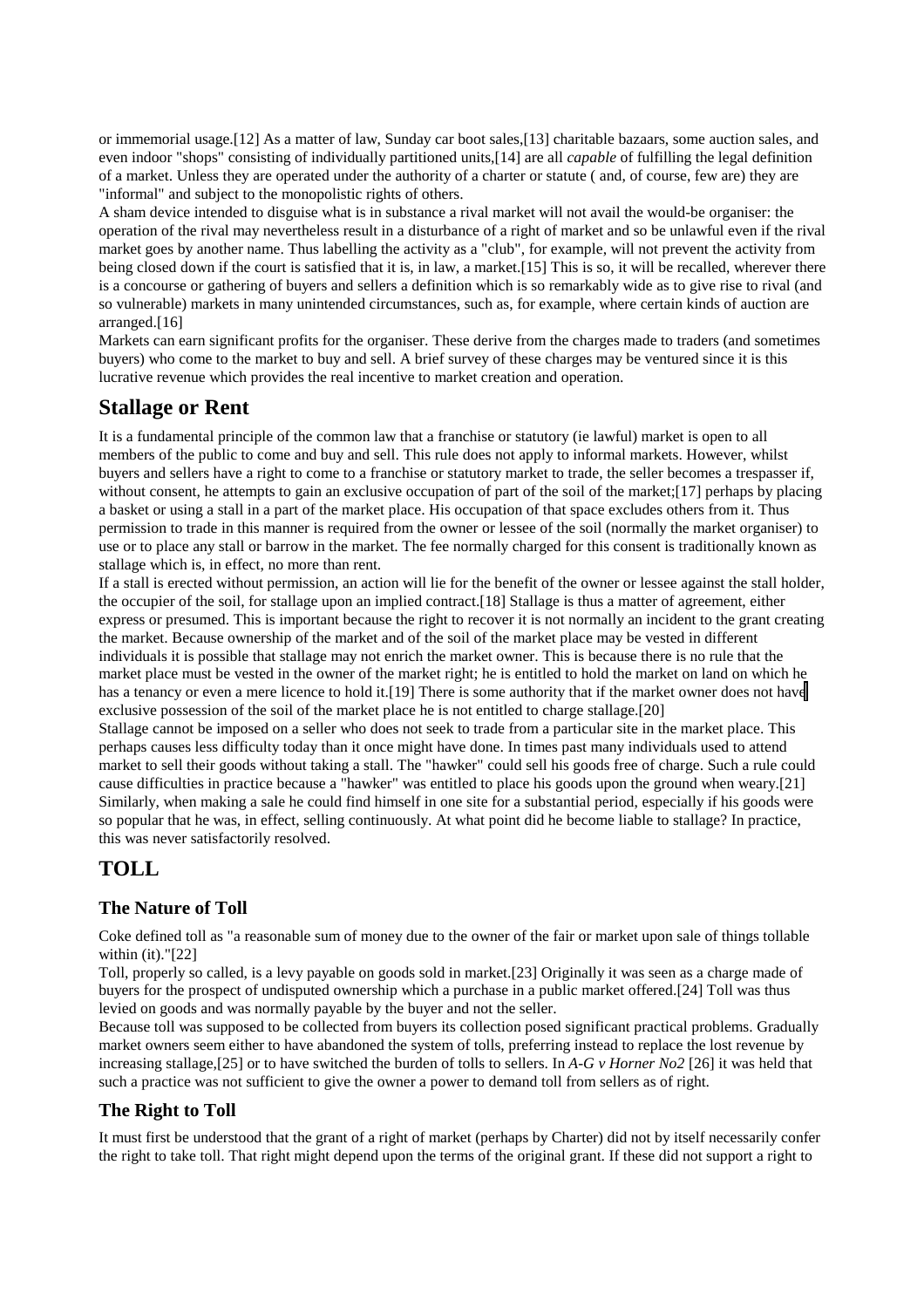toll a separate grant or franchise of toll would be required.[27] Many markets were toll free. Where they were not, toll was collected by an official of the market.

It is true, however, that where there is a long custom of taking toll, the court may enforce it even if no actual evidence of a franchise of toll can be found, because the right may be established by the doctrine of prescription, or presumed lost grant. Alternatively, a court may presume that the highway on which the trading takes place was dedicated subject to the right to exact tolls for trading thereon.[28]

These traditional revenues are supplemented in modern markets (such as car boot sales) by a small charge made of individual buyers entering the market. This charge is lawful because these markets are not franchise markets which permit members of the public to enter the market as of right. The organiser is thus exercising a private law power to charge a fee for a licence or permission to enter the land upon which the market is held.

A principal reason for these charges, which are normally of a *de minimis* character, is that mere imposition of a charge, of itself, takes the market outside the statutory street trading regime.[29] If no charge were imposed, the local authority could take steps, in effect to prohibit the market. One means of doing so is to designate the market area as a prohibited street so that anyone trading therein would commit an offence.[30]

In sum, the very significant profits which can be gained from organising markets have led to considerable expansion in unlawful market activity and a renewed entrepreneurial interest in their creation. There are two means by which an intending market organiser may organise a new market without acting unlawfully. The difficulty is that, in each of these cases, his market will not have the right of monopoly; in fact its operation will depend upon the consent of the owner of market rights in the locality of the new market.

#### **(i) Licensing Arrangements**

The owners of franchise (Charter) or statutory rights of market have a power to license or consent to others to organise markets within their franchise area, usually in return for payment. This is commonly done by local authorities who may well demand a percentage of the turnover subject to a fixed minimum fee. In 1993 one licensed operation in a large urban area was charged whichever was the greater, 5% of its gross revenue or £90,000. Any licensing agreement means that the new market is a lawful one, but it will normally lack the monopolistic attributes of the franchise.

#### **(ii) Acquisition of Market Rights**

In the absence of such a licensing arrangement a would-be market organiser must acquire the rights of market for the relevant area. This is usually achieved either by leasing or by purchasing an existing franchise. Whichever of the above courses of action is chosen, the existing market owner clearly has the right to veto the organisation of the proposed market. According to one argument, it cannot be satisfactory that this is so. The opportunity for a rival to organise markets within a district should not be made to depend upon the consent of the individual or organisation which has existing trading rights therein. Nevertheless, the established market owner can refuse to license the wouldbe rival because there is clearly no obligation either to lease or to sell the franchise right.

Whether to avoid this veto or merely to cut costs, in practice many new markets do not have the consent of the relevant right owner; they are markets of an informal or unofficial character which are vulnerable to the monopoly rights of market owners. Their operation can be restrained by injunction [31]and the organisers may be liable in damages for losses inflicted upon the franchise market.

# **Problems of Competition**

The question is whether the state can justifiably continue legally to enforce this anti-competitive behaviour. One dimension of this controversy surrounding the creation of new markets focuses upon the changing perceptions of the proper roles of the public and private sectors. This is because, by the twentieth century, most market rights have been acquired by local authorities some of whom may operate council markets for the benefit of their locality. These local authorities are traditionally (but not universally) suspicious of entrepreneurial initiatives intended to create new markets within their area, because some of these markets have aroused local hostility and caused public order and nuisance problems. Such markets may detrimentally affect amenities and often cause a significant increase in road traffic. There is also a frequently expressed concern that, for example, car boot sales provide an outlet for stolen or pirate goods and even contraband alcohol. Some traders operate in breach of public health and consumer protection safeguards. Local authorities are not therefore easily persuaded that new markets will be beneficial in the local community a *fortiori* where they provide their own market(s). Because these authorities are often themselves the present owners of franchise or statutory market rights they can often rely on their "private" monopoly powers to restrain potential competition from would-be market operators. Development control powers can be added to the private law rights of local authorities who thus have extensive powers to restrain competition. Market operation in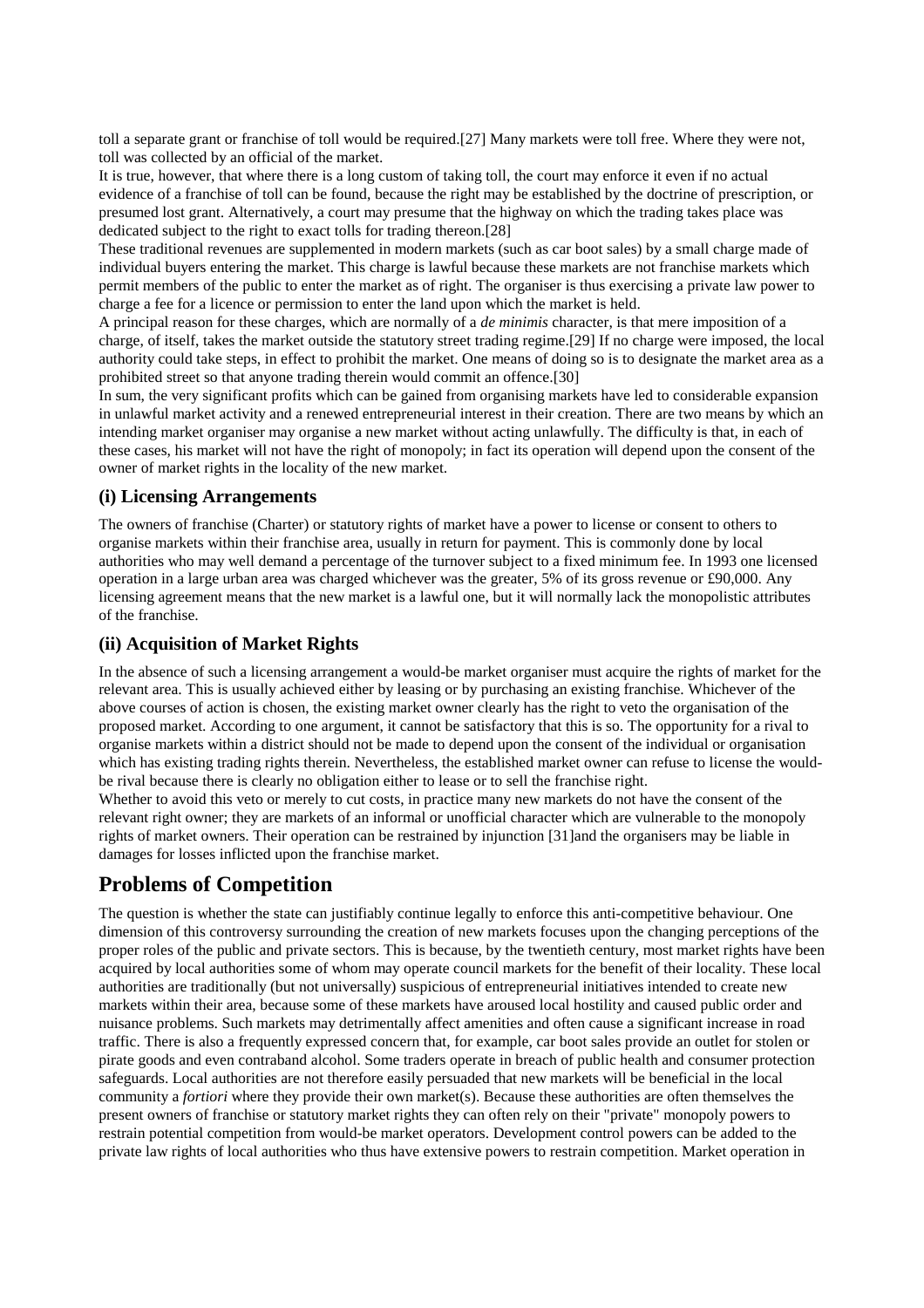modern Britain is very much controlled by the public sector which frequently exercises its powers with particular vigour where new rivals defy the law (by providing unlawful competition for a council operated market). Is this dominance justifiable in contemporary society? To answer this question it is necessary to examine the early purposes underlying modern law.

# **The Origin and Purpose of Market Rights**

As we have seen, there are persuasive arguments that market monopolies are an anachronism which no longer serve a useful modern purpose. It is important, however, to recognise that the issue is not entirely one-sided. Markets and the monopolistic rights incidental to the right of markets were originally created to preserve public order. Anglo-Saxon laws often insisted that buying and selling took place before witnesses.[32] These witnesses were necessary to protect the buyer from claims that goods purchased had been dishonestly acquired. Transactions within the market place were more easily subjected to public scrutiny; title to goods would be observed to pass from seller to buyer, a consequence of importance not only to the parties to the transaction but also the public at large.[33] The franchise of markets could be regarded as a mechanism for delegating to private individuals a law-and-order function, which would otherwise have been the responsibility of the State. Such franchises were an effective use of State power because it would have been impossible for the State to achieve its goals without co-operation at a local level. The self-interest of the market operator provided the best means of ensuring the success of the market. Therefore, the burden of the public responsibility of the market was made more attractive by the profit that the market would generate for the owner. The franchise brought monopolistic rights to ensure commercial supremacy through the exclusion of those (unlicensed) competitors who own markets and could be said (as a matter of fact and law) to damage the success of the lawful market owner.

In the contemporary commercial environment such arguments for the continued existence of the monopoly ostensibly look somewhat fragile. But it is possible to found a case (albeit an unfashionable one) for continuing market monopolies enjoyed by local authorities.

As the Government recognises, the existence of a market monopoly also serves an economic purpose. By licensing "rival" market operators in return for a fee, local authorities generate significant income for the purposes of their general revenue. This means that the local authority need not provide a market itself, but can derive revenue from those whom it allows to do so. This is itself controversial (depending upon one's political standpoint) because the licensing fees can be seen either as a further burden on business enterprise, or a means by which businesses contribute to the communities in which they derive their profits. The real issue is that the local authority's general revenue is augmented by the arrangement thereby relieving burdens on local taxpayers at a time when central government grants are becomingly miserly. At one level this might be politically acceptable if it were viewed as a form of commercial activity by local authorities designed to reduce their reliance on tax revenue.

This argument, however, has not found favour with central government which, as a part of its programme of deregulation, attempted to initiate reforms designed to stimulate local private enterprise. These reforms culminated in clauses 21-23 of the Deregulation and Contracting Out Bill 1994 which were intended to remove the monopolistic rights of local authority owned markets, as well as local authorities' statutory powers to restrain certain sales outside the market. Nothing in the Bill, however, was intended to alter the market rights of private market owners. This seemed to turn the only argument for continuing market monopolies on its head. Such arguments as there are for *continuing* the monopoly seemed only to apply to local authority markets where the monopoly can be exercised to further the interests of good government of the local area. In essence the arguments for reform actually bear most heavily upon privately owned rather than local authority markets which stifle competition to further the private interest of the owner rather than the inhabitants of the local area.

Whatever view is adopted, local authorities successfully lobbied backbenchers by invoking the spectre of unregulated markets and car boot sales, and the controversial proposals were dropped from the Bill.[34] The Government's response was to maintain its commitment to the principle of reform. The continuing commitment to reform means that the monopoly powers of local authorities are unlikely to survive far into the future.

# **The Highway as the Market Place**

One difficult area, which suffers from a considerable indeterminacy, which has never satisfactorily been resolved, concerns the regulation of markets which are held on the highway. The problems extend to street trading which is not conducted in a lawful market. This may either be trading in an informal street market, or something falling short of a market - perhaps the stationing of a stall or van upon the highway. This issue is important because it, in part, concerns the limit of the statutory controls over street trading (and thereby the controls over trading in street markets).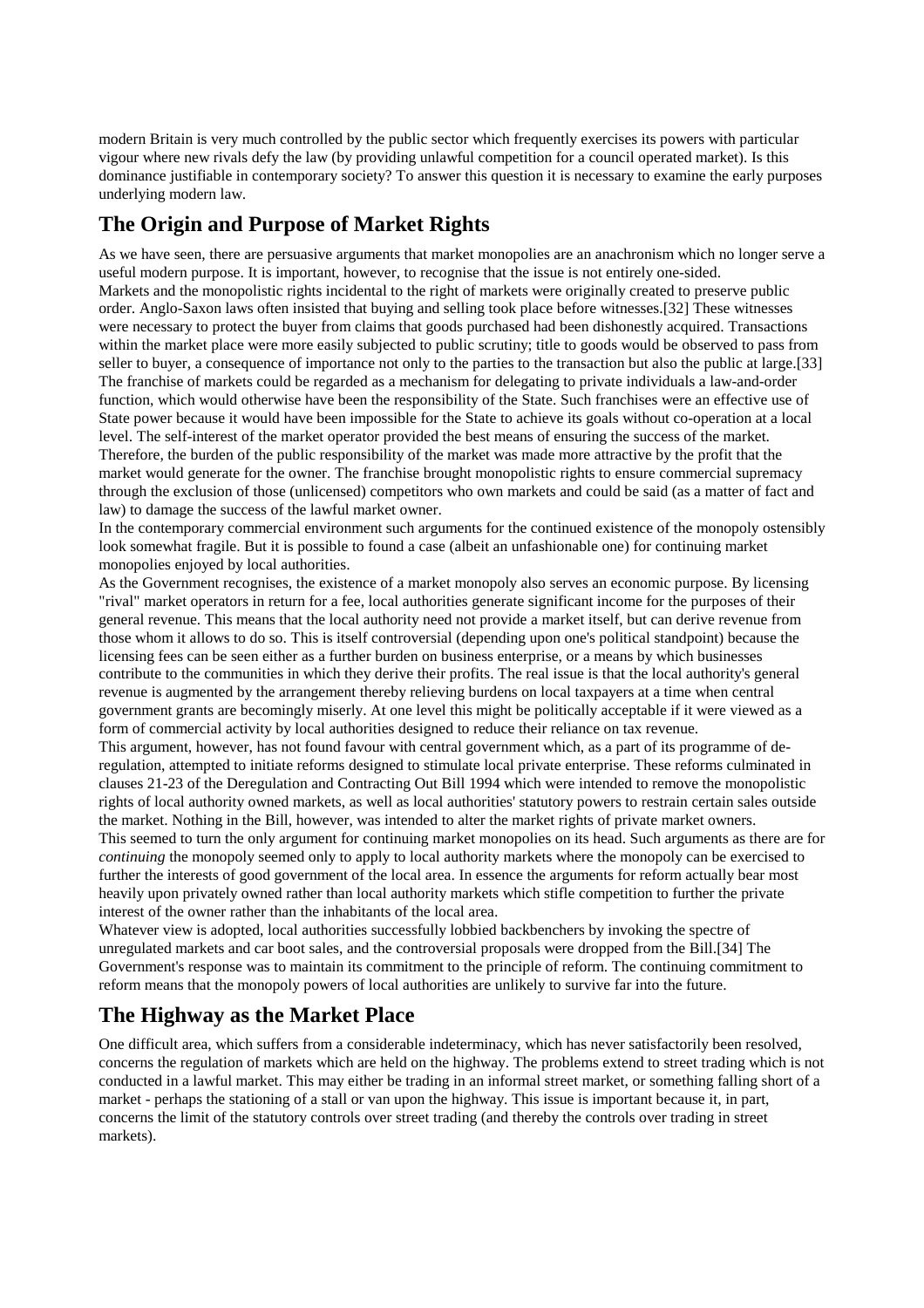It is fundamental that informal markets fall within the statutory scheme of regulation under the Local Government (Miscellaneous Provisions) Act 1982, which means that trading therein can only take place under the authority of a licence/consent if the local authority has adopted the licensing scheme for the street in which trading takes place.[35] However, lawful markets are exempted from these controls so that traders are not required to obtain a

licence/consent even if the street is designated as one where trading can otherwise only take place under the authority of a licence/consent. This is because market trading in lawful charter or statutory markets is deemed not to be "street trading" for the purposes of the 1982 Act.[36]

It is important that it is normally only in lawful markets that traders may operate without causing an obstruction of the highway contrary to s137 of the Highways Act 1980, since their trading in pursuance of a market right has "lawful excuse".[37] This is not so in informal markets, or trading outside markets.

Before examining the issues further it may be noted that where trading on the highway is concerned, informal markets are normally not of recent creation. Often they are customary markets of great age and antiquity. When compared with lawful, charter markets, they may, in fact, be of similar importance and age (but of different origin) and yet be differently regulated.

Because the issues are complex a summary will be offered below:

- i. *Lawful (statutory or charter) markets*. Here trading does not require the authority of a licence/consent from the local authority. It seems that that which is done in pursuance of market rights is not an obstruction of the highway contrary to s137 of the Highways Act 1980.[38]
- ii. *Trading in informal or customary markets*. Here the absence of market rights exposes traders to the risk of a conviction for obstruction of the highway.[39] The market traders do not benefit from the exemption in the Local Government (Miscellaneous) Provisions Act 1982 and must obtain a licence/consent where the street is so designated. If the street is not designated the trading is subject only to general highway law.
- iii. *Trading which falls short of a market*. If the street in which it takes place has been appropriately designated it is an offence to trade without a licence or consent.[40] The general highway law is also applicable. As in (ii) this also means that in undesignated streets the law of obstruction of the highways assumes considerable importance.[41] However, as will be seen below, traders operating in accordance with a long-established custom may find that the court will presume that the highway on which they trade was dedicated to the public subject to the rights of the traders. This means that the public only ever obtained a qualified right of free passage. The traders have a right to trade and so a "lawful excuse" within the meaning of s137. Whilst a conviction for obstruction is thus not possible, the local authority can designate the street so that (despite the long-established custom) it would be an offence to trade without a licence/consent.

The above rules indicate that the distinction between lawful markets on the one hand and unlawful markets and street trading on the other can have fundamental consequences. Were the distinctions between these classes of trading not of considerable indeterminacy the law might be in a more certain and satisfactory state. The reality, especially in relation to categories (i) and (ii) above, is that the distinction can be one without a real difference and that the law has an almost arbitrary character. This is so because market rights (and so lawful markets) can arise by prescription or under the doctrine of presumed lost grant. These principles allow the courts to legitimate a long-established and customary arrangement even though there is no evidence that the market was actually created by lawful means. Thus some, but not all informal, customary markets will acquire the clothes of legality. As will be seen, this means that although, in practice, two markets may each have similar, informal origins one may be treated differently from another and so become unlawful where the first is lawful. The same is true of other street trading, some examples of which can be conducted lawfully on a highway even if unlicensed.

### **Prescription**

The detailed rules governing establishing market rights by prescription lie beyond the scope of the present article, but essentially there are alternative means of founding a customary right. The first is less controversial than the second. In the former, a customary right of market can arise if there is "uninterrupted modern usage" of 20 or more years provided that there is no evidence that at some time after 1189 the right asserted did not exist.[42] This means of establishing user as of right is difficult because it is often possible to show that within the period of legal memory the market was not conducted.

The second means involves the doctrine of "lost modern grant" by which the court will presume that a grant of market was made but that the documentary evidence of such a grant has been lost or destroyed. This is essentially a legal fiction because the courts will invoke such a doctrine even if they are reasonably certain that no grant *ever existed*. Thus the doctrine is simply a device for preserving socially acceptable customary markets. This bold doctrine seems to bear cogent witness to a policy of the law, which is that the courts will seek to preserve certain long-established and customary markets and endow them with a legal pedigree where it is reasonable to do so.[43] The fiction cannot otherwise be explained or justified. The problem is that this policy is inconsistently applied and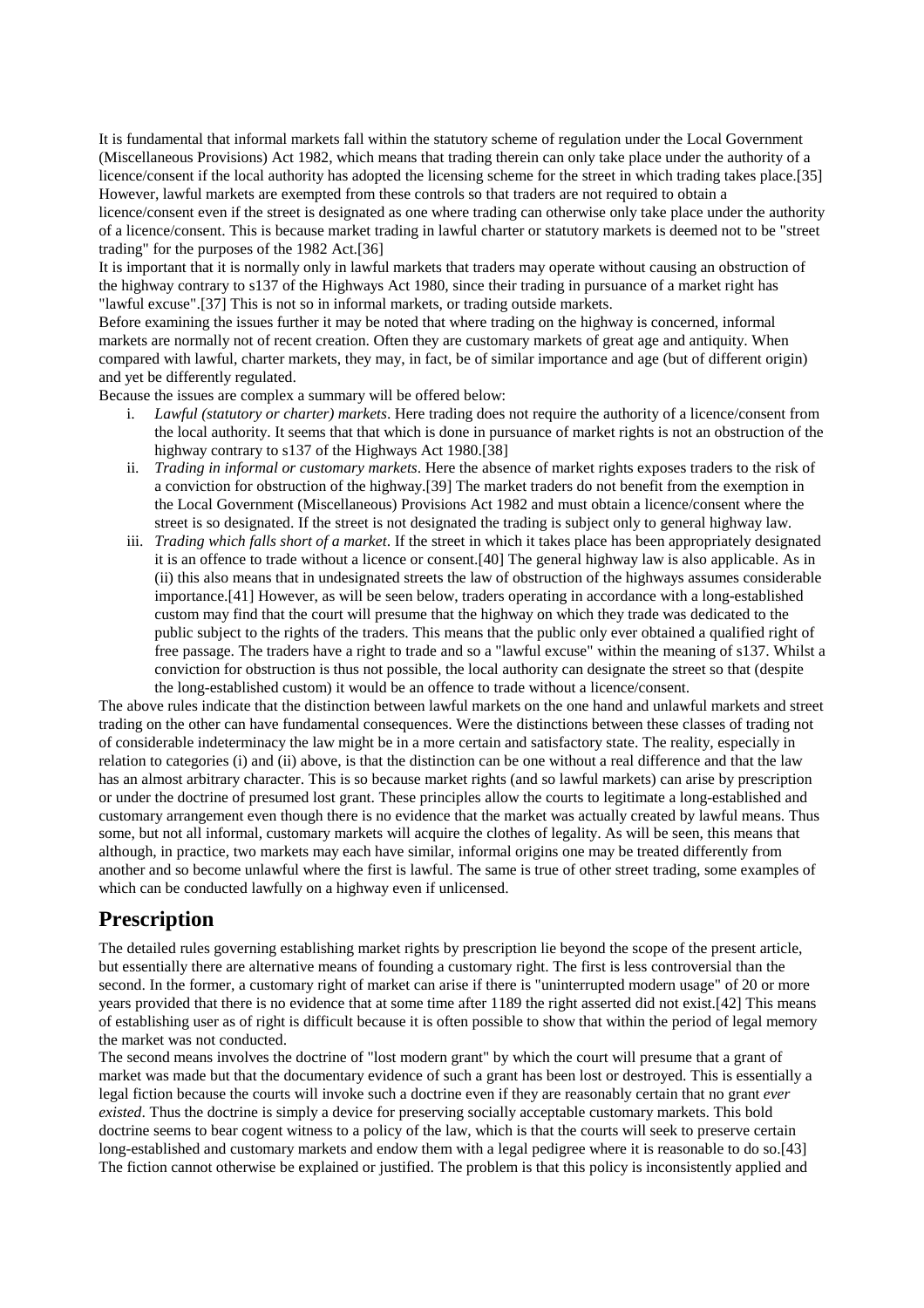this arbitrariness is capable of causing substantial difficulty. Some ancient markets are deemed to be lawful; others with similar characteristics and importance are not. The explanation for this arbitrary and unsatisfactory distinction lies in the conflicting alternative doctrinal approaches which the courts can adopt. It is true that at one level the courts appear to be asking whether the traders are, in some private law sense, the beneficiaries of a legal right to trade. As indicated above, this examines the origins both of the market and the legal regime affecting the site (normally the highway). This is described more fully below. An alternative approach allows the courts to exploit more fully the legal fictions than others. Here the court in fact passes over the clouded and antiquarian inquiry about the origins of market and highway respectively and focuses instead upon the *reasonableness* of the market use as a contemporary rather than an historical issue. This latter approach explains why the courts are so willing to "presume" lawful origins despite the complete absence of evidence. Moreover, if the obstruction caused by the market is a temporary and not a complete obstruction (as might be so where the trading occurs in a customary fair) the courts may be willing to regard it as reasonable and will rationalise this by blurring the question of origin.[44] The so-called "hiring", "mop" or "statute" fairs, or "statute sessions" provide a problematic and unsatisfactory example of this dichotomy. These fairs are customary events which began to be held following the Statute of Labourers 1351. The Black Death had so diminished the working population that labourers and servants were in short supply. Competition for the services of the survivors became so extreme that wage inflation reached unacceptable levels. The 1351 Statute was intended to maximise the work force available by measures which, in effect, conscripted individuals to work. At a macro-economic level, the Act legislated an anti-inflationary policy which required magistrates to fix wages in the locality and the wages thus set would be binding upon employers and employees alike. The annual pronouncements of the magistrates were of such a significance that masters and servants would often gather near the court building to hear the result of the magisterial deliberations for the year ahead. Thomas Hardy, for example, describes how when these fairs became a means by which employers could find suitable labour, would-be employees would attend these fairs in order to find employment, many carrying the symbol of their trade. [45] A large number of these customary fairs still continue, often as amusement fairs, their original purpose having been superseded. They are frequently of ancient origin and yet, because they are known **not** to have been created by a charter they are not "lawful" events. This was decided in *Simpson v Wells*[46] where a street trader was convicted of an offence for having placed a stall on the highway during a "statute sessions" which was found to be of great antiquity. It was not disputed that no offence would have occurred if he had traded in a lawful market created by grant or presumed grant. The accused argued, unsuccessfully in this case, that because of the ancient origin of the fair, the right to trade should be inferred from custom, in particular because, *ex hypothesi*, the fair had been conducted for more than 20 years. His defence failed because the fair was known not to have been created by charter. Trading on the highway was thus an offence.

Similarly, this private law approach was also fatal in *Spice v Peacock*[47] where the court insisted on searching for a conditional dedication of the highway and refused to presume one where the highway was an immemorial one and the trading only arose within living memory. This meant, of course, that the traders could not assert a private right over the highway (because they could not establish a right which was first in time) and so lost their suit. The failure to establish this beneficial right meant that the public may well have been deprived of a reasonable and useful market. This demonstrates how the private law model sublimates questions of public interest to those of private right. Private law reasoning also dominated in *Jones v Mathews*[48] (although with a different result) where, in the absence of direct evidence as to the nature and scope of a dedication of a highway made within the previous 30 years, the laying out of the highway did not divest individuals of a customary right to trade which they had exercised in the last *forty years*. A prior right to trade therefore prevailed over the public's right of free passage over the highway. However, the courts can alternatively appear to be applying a private law model but employing it in such a way as to disguise what is in substance something entirely different. This essentially disregards the actual origin of the trading (that is, whether or not actually created by a charter) and asks instead whether it is reasonable in all the circumstances. This was so in *Le Neve v The Vestry of Mile End Old Town*[49]where for many years the occupiers of certain property had made use (for street trading purposes) of a strip of land used as a public highway. This lay between the carriageway and the footway. In purported exercise of statutory powers the Vestry removed the obstructions placed on the land. The court held that the Vestry had exceeded its powers because it could be presumed that the traders occupied the land with the permission of the lord of the manor and that, when the highway was laid out, it was dedicated to the public *subject* to the rights of the traders. There was no positive evidence that such permission had been granted, nor of a conditional dedication of the highway. It is clear that here the court was essentially unconcerned by the origins of the trading; the only question was whether it was reasonable. This must have entailed some implicit balancing exercise in which the court found that the trading did not unreasonably interfere with the public's right of free passage.

*Elwood v Bullock*[50] is to similar effect. In accordance with an ancient custom, licensed victuallers placed "booths" on a highway during a fair. Here again, although there was absolutely no evidence that the highway had been laid out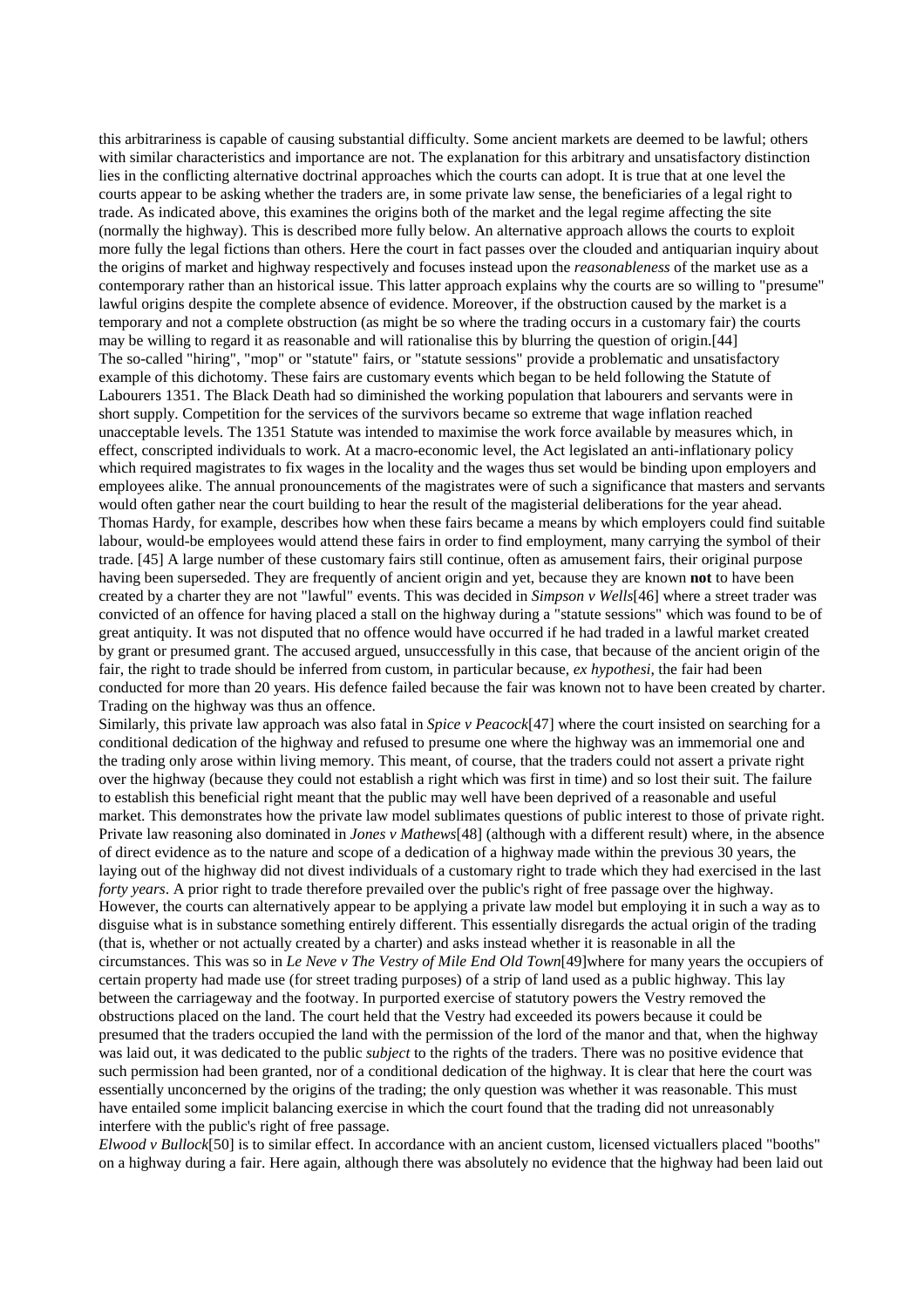after the creation of the fair, the court was willing to presume a conditional dedication of the highway so that the right of public passage was subject to the rights of the licensed victuallers.

These latter decisions illustrate how the courts will stretch established principle in order to achieve just results. Lord Denman CJ admitted that the decision in *Elwood* was founded on issues of public policy when he stated that the public's right of passage was not more important nor beneficial than the right of the licensed victuallers (from which the public also derived a benefit). In other words, the decision was essentially founded on the balancing exercise in which the court favoured the use which it perceived as more socially beneficial.

The reality is that this approach actually ignores both the history of the site and the origin of the market (hence the willingness of the court to presume an origin in the absence of any evidence whatsoever) and instead focuses on the question of the importance of the market judged against competing contemporary uses. This seems sensible. Where there is no evidence of a charter it is surely unimportant that a market may have been created in more recent times than the reign of Richard I. Since no individual can show a positive right to conduct the market, the issue is essentially whether its continued operation is in the public interest. This kind of inquiry must arguably provide the best solution to the difficult questions with which the court is faced.

It is not without significance that this approach can also be seen where the courts are confronted with giving meaning to charter rights but in the context of modern district boundaries. Here again the courts have moulded the common law to recognise modern trading conditions. This is so where a district which benefited from market rights has expanded beyond the boundaries which were current at the time of the charter. Narrow private law reasoning would suggest that sites within the *enlarged* district could not benefit from the rights created by the charter, (unless the terms of the charter were otherwise) since the charter rights would normally be construed as having been granted to the district existing at the date of the grant. But the courts have not felt bound to apply the logic of this approach. Instead, ancient charter rights can normally be interpreted as extending throughout the modern boundaries of a district even where it has expanded, or the centre of population moved.[51]

In conclusion, the narrow private law approach leads in practice to arbitrary outcomes subjecting all hiring fairs to more extensive regulation than that which applies to other markets and fairs of equal significance but perhaps of more recent date. It is also open to criticism because its focus is historical. It seems unimportant that the market, though conducted in pursuit of a private right, is unsuited to modern conditions. For example, market rights may attach to a highway and so legalise certain trading in an area which, in modern times, has become a busy commercial district causing much inconvenience to traffic.[52] But the private law approach treats the continued trading as a vested private legal right which prevails over the public right of free passage. This creates an ideological tension with more modern and utilitarian regimes, such as planning law, for controlling the use of land.[53] The operation of the presumptions and principles of this aspect of market law has a fictional quality to it. That the livelihood of individual traders should depend upon whether their market was created as a matter of custom sometime after the enactment of the Statute of Labourers or in a charter (possibly of even more recent date) is a matter of regret. The focus should instead be placed upon whether the use made of the highway is a reasonable one taking into account, as Lord Denman CJ stated in *Elwood v Bullock* [54] the benefit the public may derive from the market, and also its duration and the degree of obstruction it causes. This approach would treat all long established, customary and lawful markets alike. Any other approach is an attempt to forge a distinction without a difference.

#### **Barry Hough, Professor of English Law,**

#### **School of Finance and Law, Bournemouth University**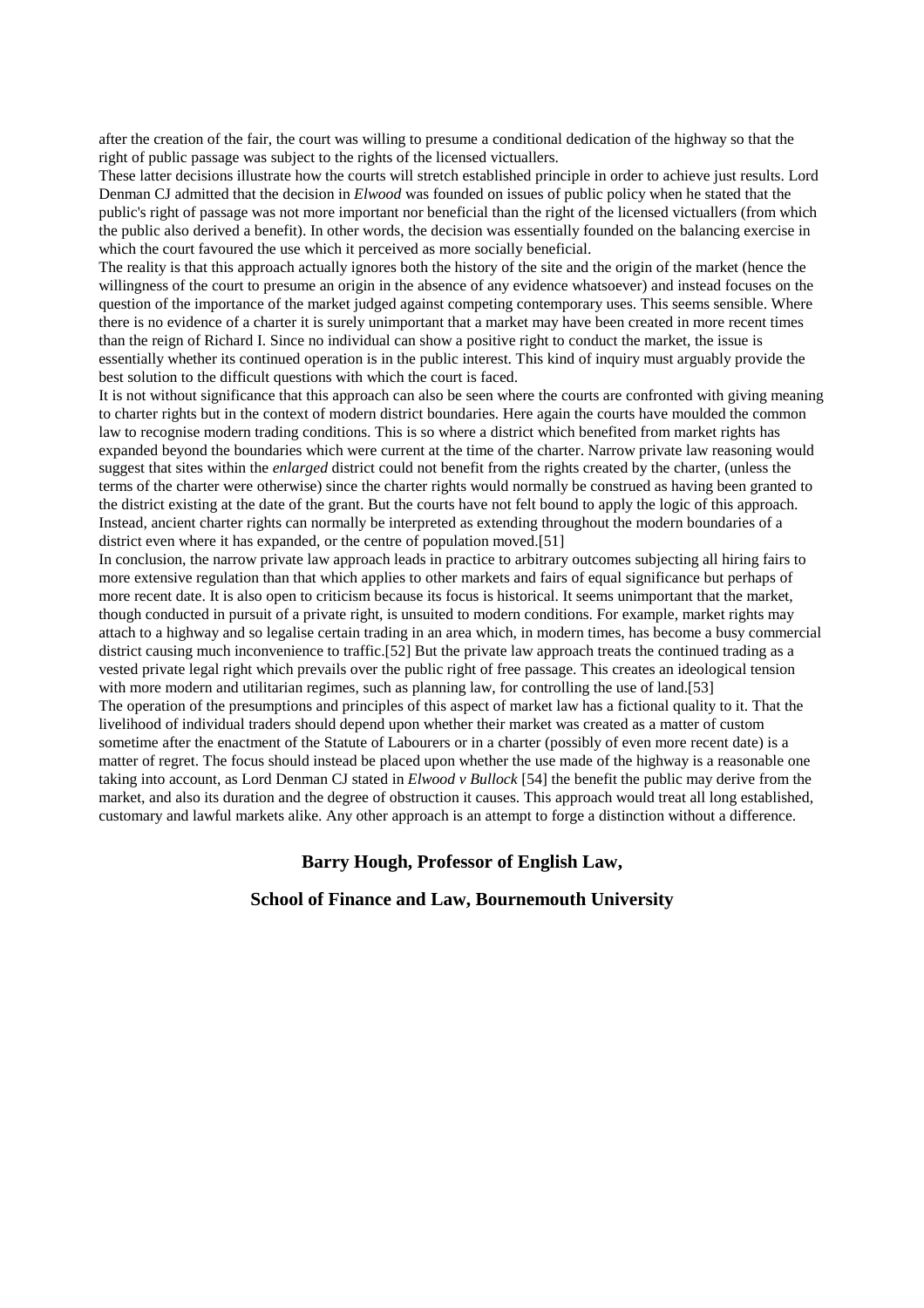# **Some Problems in the English Law of Markets and Fairs ---Footnotes---**

1. The first edition of Pease and Chitty's *Law of Markets and Fairs* was published in 1898.

2. Wife "selling", which was a form of informal divorce by mutual consent practised among the lower classes, was never particularly common. Where it did occur, a ritualised sale normally took place in a market or fair in order to obtain maximum publicity. This was, of course, precisely the same rationale as early markets which were created as a means of witnessing the transfer of title to goods and thereby avoiding disputes. The practice of "sale" in the market place was adopted in divorce cases because publicity was important to all parties concerned. It lessened the risk that the *de jure* husband would be imprisoned for debts incurred by his (ex) wife and avoided the possibility that she would claim dower from his estate after his death. The advantage for the wife was first that the (ex) husband would not in practice exercise his right to claim all her after acquired property and earnings and secondly, having publicly condoned the adultery could not bring an action for damages in criminal compensation against her new lover. See generally Lawrence Stone, *Broken Lives*, OUP, 1993 especially at pp 18-19 and by the same author *The Road to Divorce*, OUP, 1990; also Kenny (1929) 45 LQR 474. Research by Menafee (*Wives for Sale*, OUP 1981) suggests that wife sales reached a peak of popularity in the first half of the nineteenth century; but in the 1830s only 51 cases were recorded. Hardy, of course, famously describes such a sale in *The Mayor of Casterbridge* published in 1886 but the imaginary event is supposed to have taken place at the famous Weyhill Fair circa 1825-30. See the New Wessex Edition, Macmillan, London 1974. In the decade 1820-1829, 49 wife sales were recorded. Stone suggests that these "sales" were in fact ritualized consensual "divorce", but Kenny adduces some evidence that this was not always so. 3. eg *Manchester City Council v Walsh* (1986) 84 LGR 1. Other market rights enable the owner to prevent certain sales outside the market during market hours. The Food Act 1984, s56 allows local authorities to prohibit certain such sales by by-laws. Markets created by statute often incorporate the provisions of the Markets and Fairs Clauses Act 1847, of which s13 makes it an offence (subject to certain exceptions) to sell or expose goods for sale articles normally sold in the market. Only lawful markets benefit from this range of monopolistic rights.

4. There is an irrebuttable presumption that a market held within the common law distance of the established, lawful market and on the *same day* as that market is a disturbance of it, entitling the owner of the latter market to maintain an action against the operator of the rival market. The operation of the rival market is actionable *per se* without proof of loss by the owner of the lawful market. The latter will normally seek an injunction to restrain the operation of the rival, in which case any damages awarded may be nominal: *Stoke-on-Trent City Council v W & J Wass* (1989) 87 LGR 129. Where the rival market is conducted on a different day from the lawful market it is essential to establish that it causes loss to the latter. See, for example, *Northampton BC v Midland Development Group of Companies* (1978) 76 LGR 750.

5. This article is not concerned with the possible conflict between EC Competition Law and aspects of English market law. For a study of the latter see Hough and Harding, *Market Rights and European Community Competition Law* [1995] Cambrian L Rev 55

6. See per Chatterton V-C in *Downshire v O'Brien* (1887) 19 LR Ir 380, 390. No "concourse" arises in the case of a shop since buyers are said to come independently to buy from the owner of the shop: *per* Lord Keith *Scottish Cooperative Wholesale Society v Ulster Farmers' Union* [1960] AC 63, 85-86. However, the definition of a market does cause problems because some commercial activities fulfil the definition (and so are ostensibly markets) although it is unlikely ever to have been intended to subject them to market law. For example, markets and auction sales share many similarities since each is preceded by an invitation to the public to buy and sell and neither the owner of the market nor the auctioneer are owners of the goods sold; each provides a mechanism for facilitating the sales of goods owned by others. If this means that an auction is capable of constituting a rival market in law it too may be restrained if it disturbs the operation of a lawful market, see n (4) *supra*.

7. This discussion is principally concerned with markets and not fairs. Fairs have many of the legal characteristics of markets but are generally distinguished because they are held less frequently than markets. Whereas markets are usually held weekly or, occasionally, monthly, fairs are held in one locality on only one or two occasions in each year.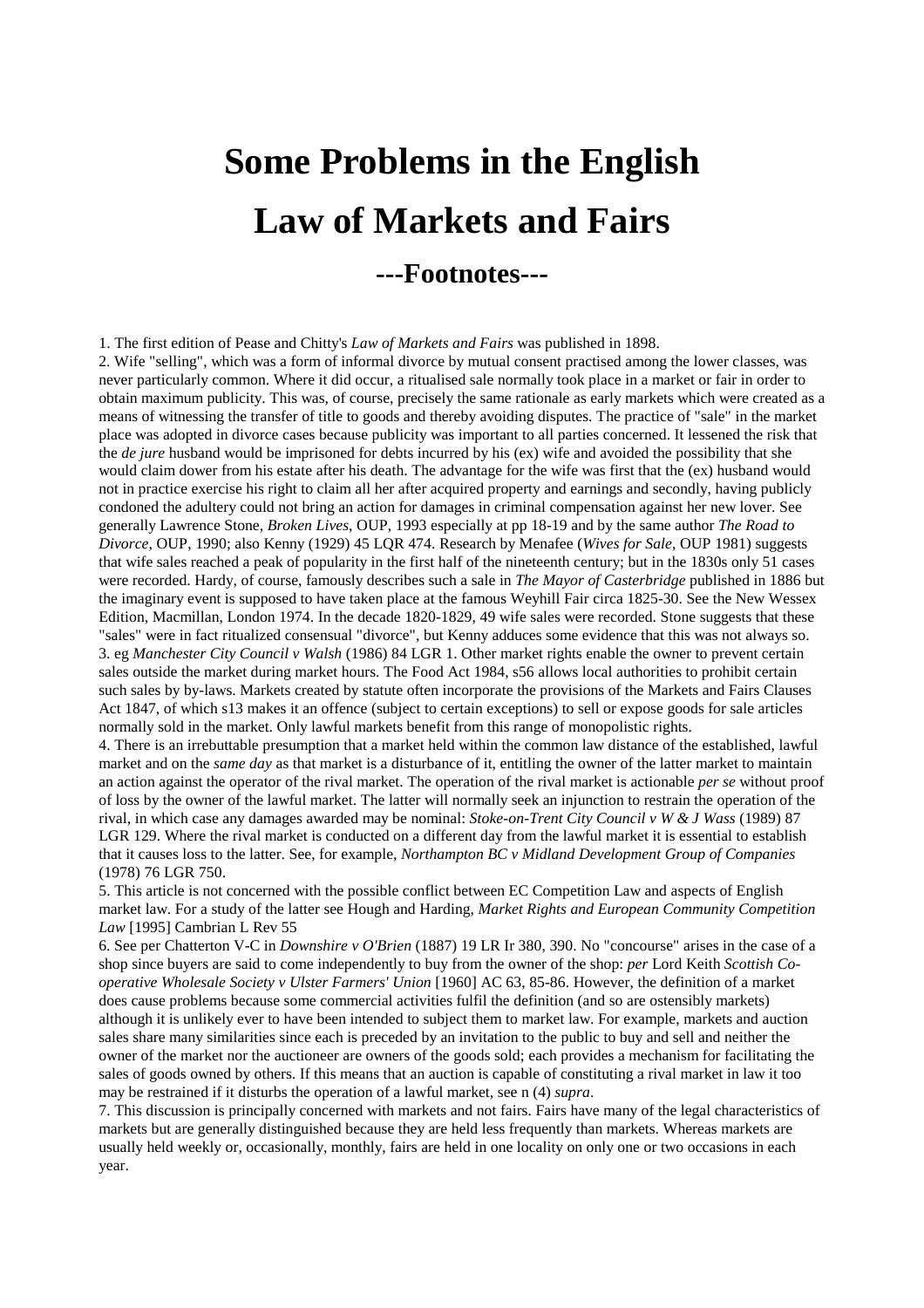8. Lawful markets are created by charter or letters patent under the royal prerogative, or by statute: see further below. Even lawful markets and fairs cannot exclude all competitors; only those which "disturb" the lawful market are liable to restraint.

9. Market rights are vested in the owner of a charter (or franchise) market: *Tamworth BC v Fazeley Town Council* (1979) 77 LGR 238, or of a statutory market: *Manchester City Council v Walsh* (1986) 84 LGR 1.

10. *Supra*, n (4)

11. B1 Comm 1, 274; also *Downshire v O'Brien*, *supra* (6)

12. See generally Hough, *The Law of Street Trading*, Earlsgate Press, Winteringham, 1994.

13. *Newcastle-upon-Tyne City Council v Noble 1991*, 89 LGR 618

14. *Kingston-upon-Hull v Greenwood* (1984) 82 LGR 586; *Manchester City Council v Walsh* (1986) 84 LGR 1. Note also *East Staffordshire Borough Council v. Windridge Pearce (Burton-on-Trent)* [1993] EGCS 186 where it was emphasised that much would turn on the facts of each individual case and in particular on the nature and size of individual units, the nature and source of the goods offered for sale, the proximity of the individual sellers one to another and the degree of control retained by the organiser.

15. *Staffordshire BC v Elkenford* (1976) 75 LGR 337

16. *Supra n* (6)

17. *Northampton Corporation v Ward* (1745) 2 Stra 1238

18. *Mayor of Newport v Saunders* 3 B & Ad 411

19. (1884) 14 QBD 245

20. *Lockwood v Wood* (1841) 6 QB 31 but *A-G v Horner* (1886) 11 App Cas 66

21. *Mayor of Yarmouth v Groom* [1862] 1 H & C 102

22. Co Inst 220

23. Sometimes toll was levied even on unsold goods

24. *Duke of Bedford v St Paul Covent Garden Overseers* (1881) 51 LJMC 41, 55 Bowen J

25. Eg, *Swindon Central Market Co Ltd v Panting* (1872) 27 LT 578

26. [1913] 2 Ch 140

27. *Heddy v Wheelhouse* [1598] Cro Eliz 558. A right may however arise by prescription

28. *Lawrence v Hitch* [1868] LR 3 QB 521

29. Para l, Sched 4 of the Local Government (Miscellaneous Provisions) Act 1982

30. Contrary to para 10 of Sched 4 of the 1982 Act

31. *Supra*

32. See Pollock and Maitland, *The History of English Law*, 2nd edition 1968, p 59; Edgar IV, 6; Canute, II 24; 1 Edw I; 2 Athelstan 12.

33. See *Duke of Bedford v. St. Paul Covent Garden Overseers* (1881) 51 LJMC 41, 55, per Bowen J.

34. HC Debs, Vol 248, cols 184-185, 18 October 1994.

35. Street trading is defined in para 1 of schedule 4 of the 1982 Act. Under para 2 streets may be designated according to one of three categories. The controls do not apply to streets which have not been so designated. 36. Para 1 of Schedule 4 of the 1982 Act

37. See *Simpson v Wells* (1875) 39 JP 581 and *GER v Goldsmid* (1884) 9 App Cas 927 especially *per* Lord Selborne LC at p 942. However, it is possible to envisage cases in which informal or customary trading which does not take place under the authority of a statute or charter may in some cases not amount to an obstruction since "lawful excuse" might be established where the highway can be presumed to be dedicated subject to the rights of traders: see eg, *Elwood v Bullock* (1844) 6 QB 383 which seems to permit such an outcome. It would have to be open to the court to infer that the highway *may* (and not necessarily must) have been laid out after the customary trading was established: *per* Lord Denman at p 411.

38. In *A G v Horner* (1886) 11 App Cas 66 the court also found that the highway in question had been laid out after the creation of the market and so the public's right of passage was subject to the rights of market.

39. *Simpson v Wells* (1872) LR 7 QB 214

40. Para 10 of schedule 4 of the 1982 Act

41. eg, *Nagy v Weston* [1965] 1 WLR 280

42. *Hulbert v Dale* [1909] 2 Ch 570

43. *Angus v Dalton* (1877) 3 QBD 85; (1878) 4 QBD 162; (1881) 6 App Case 740; also *Tehidy Minerals Ltd v Norman* [1971] 2 QB 528.

44. As, for example, *in Elwood v Bullock* (1844) 6 QB 383.

45. eg, *Far From the Madding Crowd*, the New Wessex Edition, Macmillan, 1974, p 75. An apparent example in which the carrying of a symbol of trade or business in a market which does not appear to be a hiring fair can be seen in *The Woodlanders*, Penguin Classics, 1986, p 76.